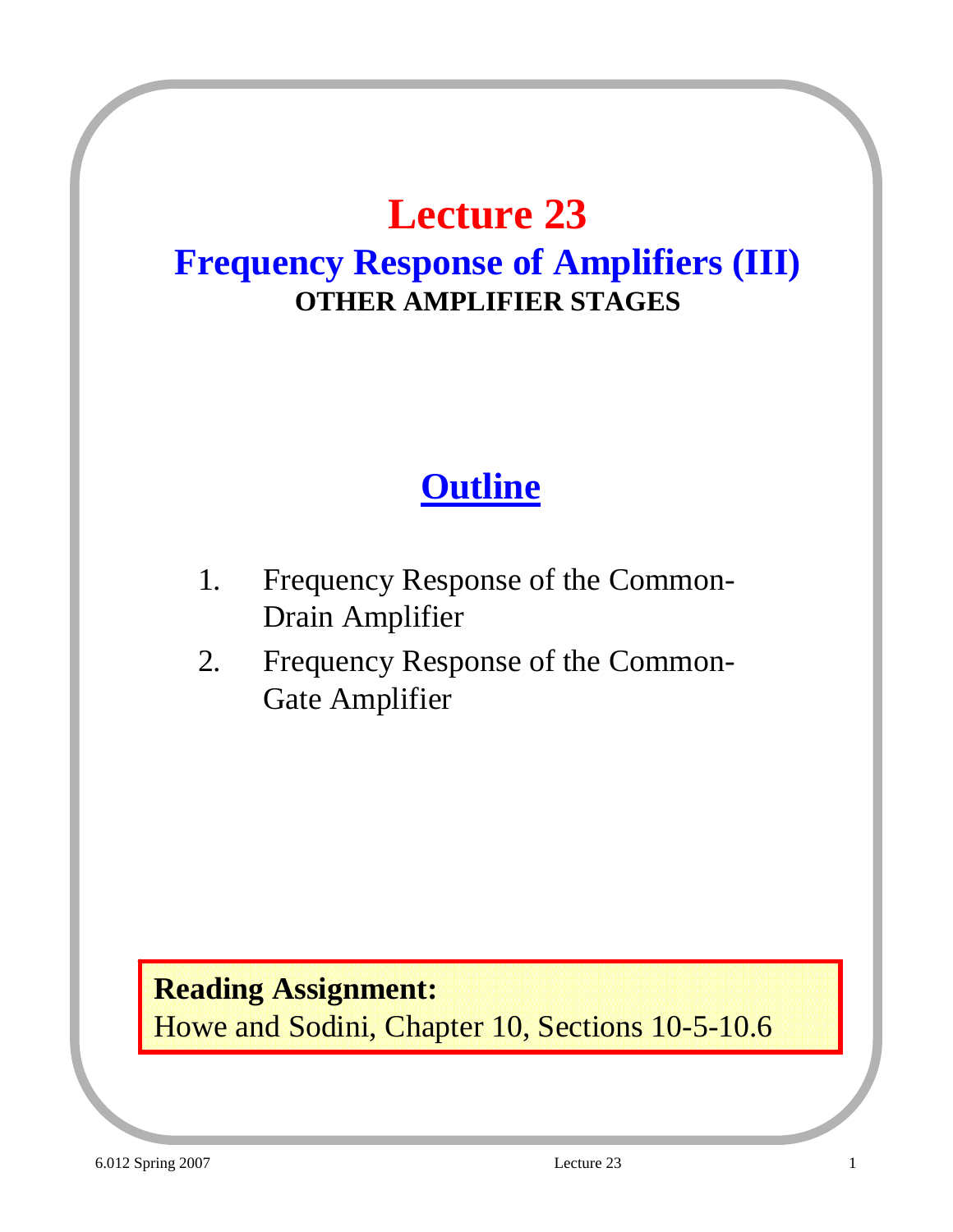# **1. Frequency Response of the Common-Drain Amplifier**



Characteristics of CD Amplifier:

- Voltage gain  $\approx 1$
- High input resistance
- Low output resistance
- $\Rightarrow$  Good voltage buffer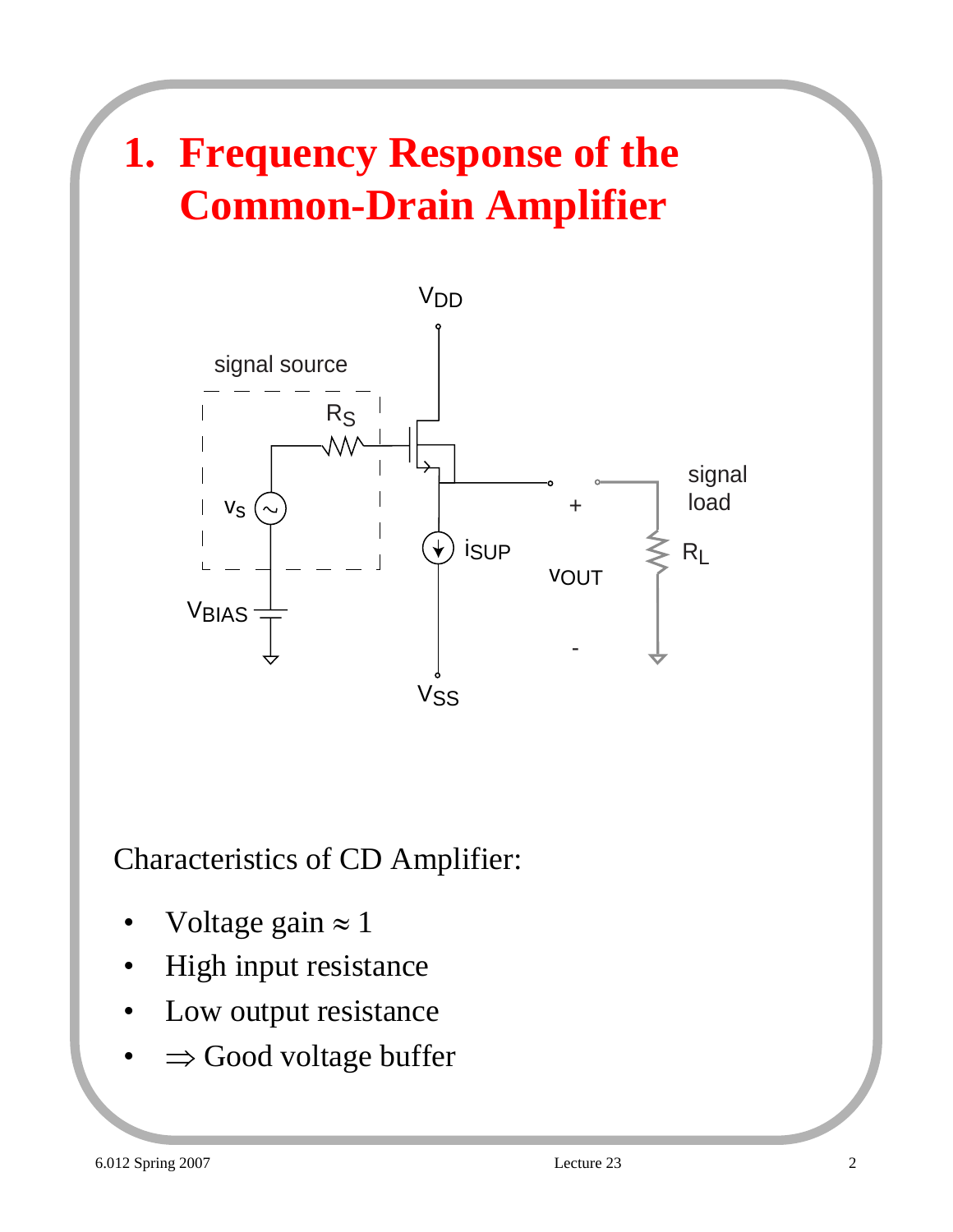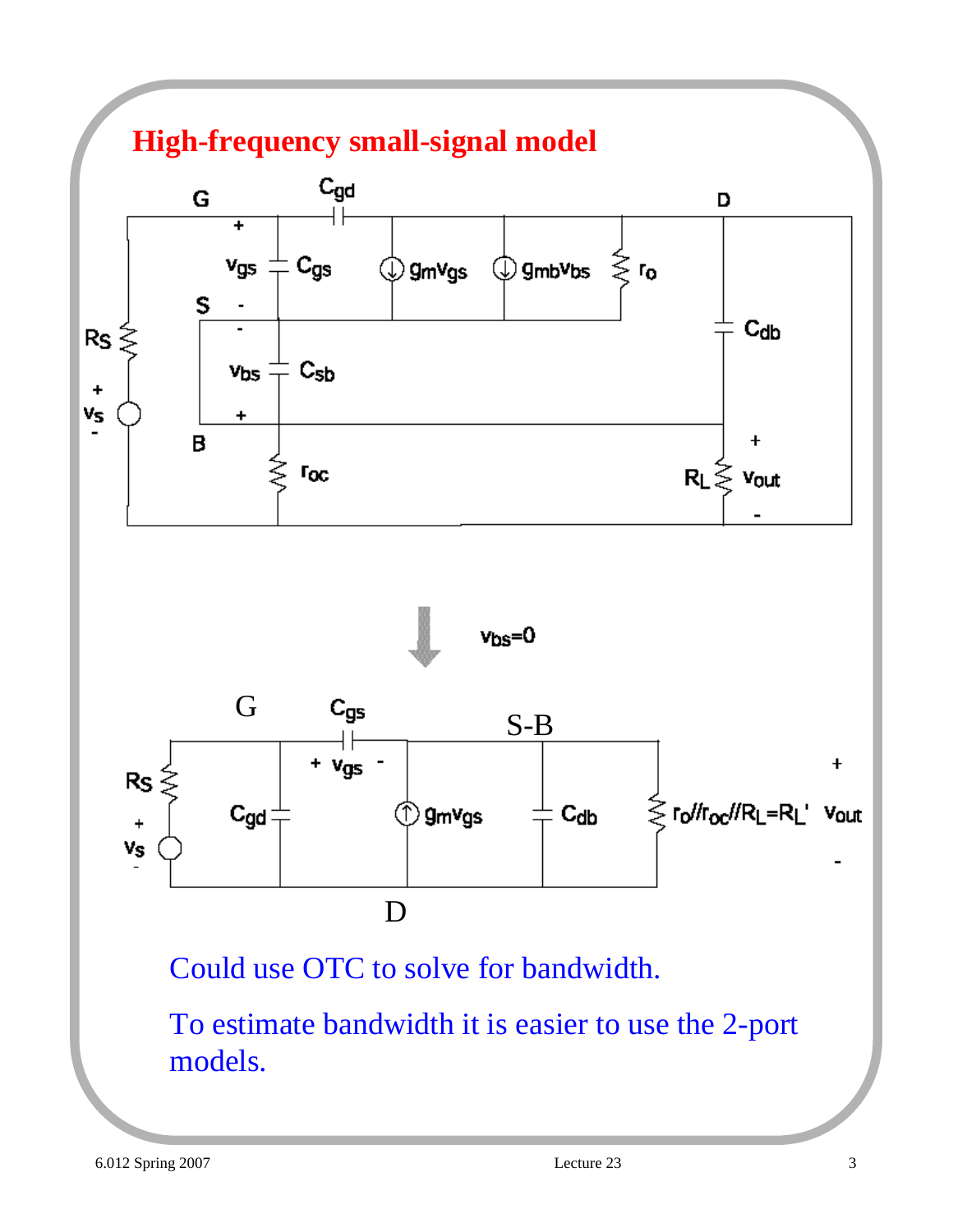# Low Frequency Analysis Using 2-Port Model



Capacitors -open circuit

$$
A_{vo} = \left(\frac{R_{in}}{R_S + R_{in}}\right)(1) \left(\frac{R_L}{R_L + R_{out}}\right)
$$

$$
\approx \frac{g_m R_L}{1 + g_m R_L} \le 1
$$

In the calculation of the intrinsic voltage gain we assume that  $r_0||r_{oc}$  was large. That is why we do not have  $R_L || r_o || r_{oc}$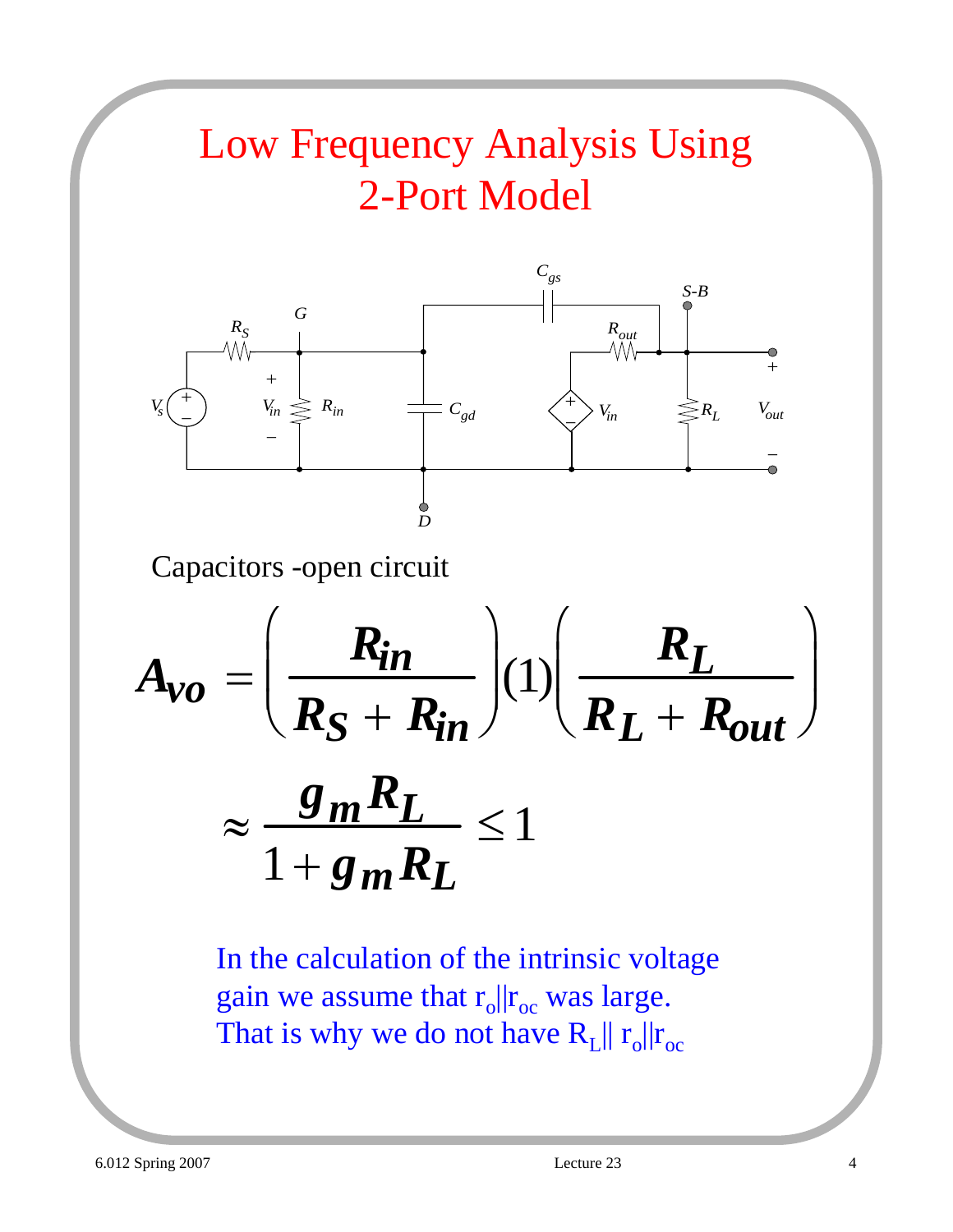# High Frequency Analysis Using 2-Port Model - Add capacitors



Use Miller Approximation

$$
A_{\nu C_{gs}} = \frac{R_L}{R_{out} + R_L} = \frac{g_m R_L}{1 + g_m R_L}
$$

$$
C_M = C_{gs} \left(1 - A_{\nu C_{gs}}\right) = C_{gs} \left(1 - \frac{g_m R_L}{1 + g_m R_L}\right) = \frac{C_{gs}}{1 + g_m R_L}
$$

Total capacitance at input

$$
C_T = C_{gs} \left( 1 - \frac{g_m R_L}{1 + g_m R_L} \right) + C_{gd}
$$

$$
R_T = R_S \parallel R_{in} = R_S
$$

Add time constant due to  $C_{db}$  capacitance at output

$$
R_{C_{db}} = R_{out} \| R_L = \frac{R_{out} R_L}{R_{out} + R_L} = \frac{R_L}{1 + g_m R_L}
$$

l

 $1+ g_m R_L$ 

 $1+ g_m R_L$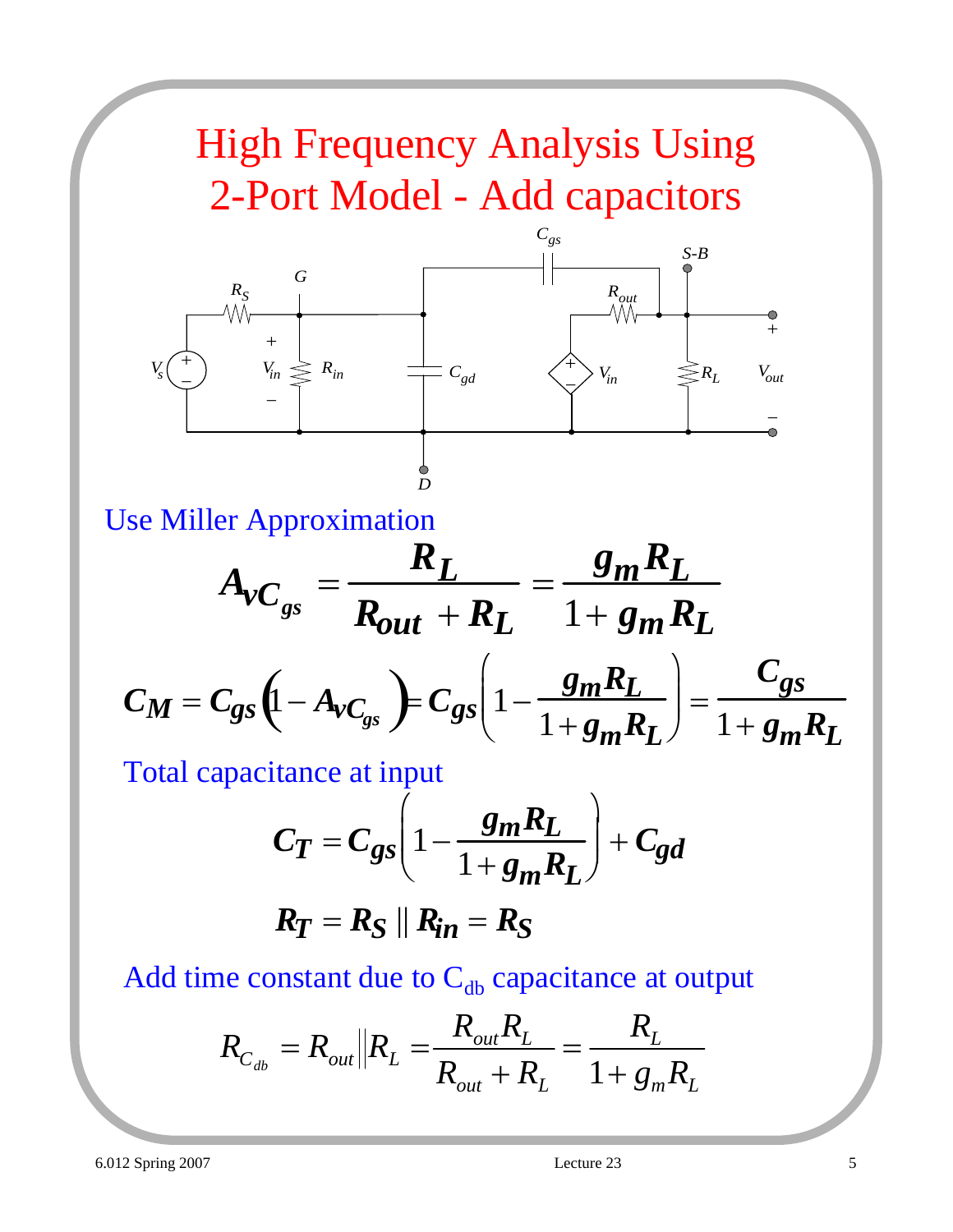# Frequency Response of Common-Drain Amplifier



$$
\omega_{3dB} \approx \frac{1}{R_s \left(\frac{C_{gs}}{1 + g_m R_L} + C_{gd}\right) + C_{db} \frac{R_L}{1 + g_m R_L}}
$$

If  $R<sub>S</sub>$  is not too high, bandwidth can be rather high and approach  $\omega_T$ .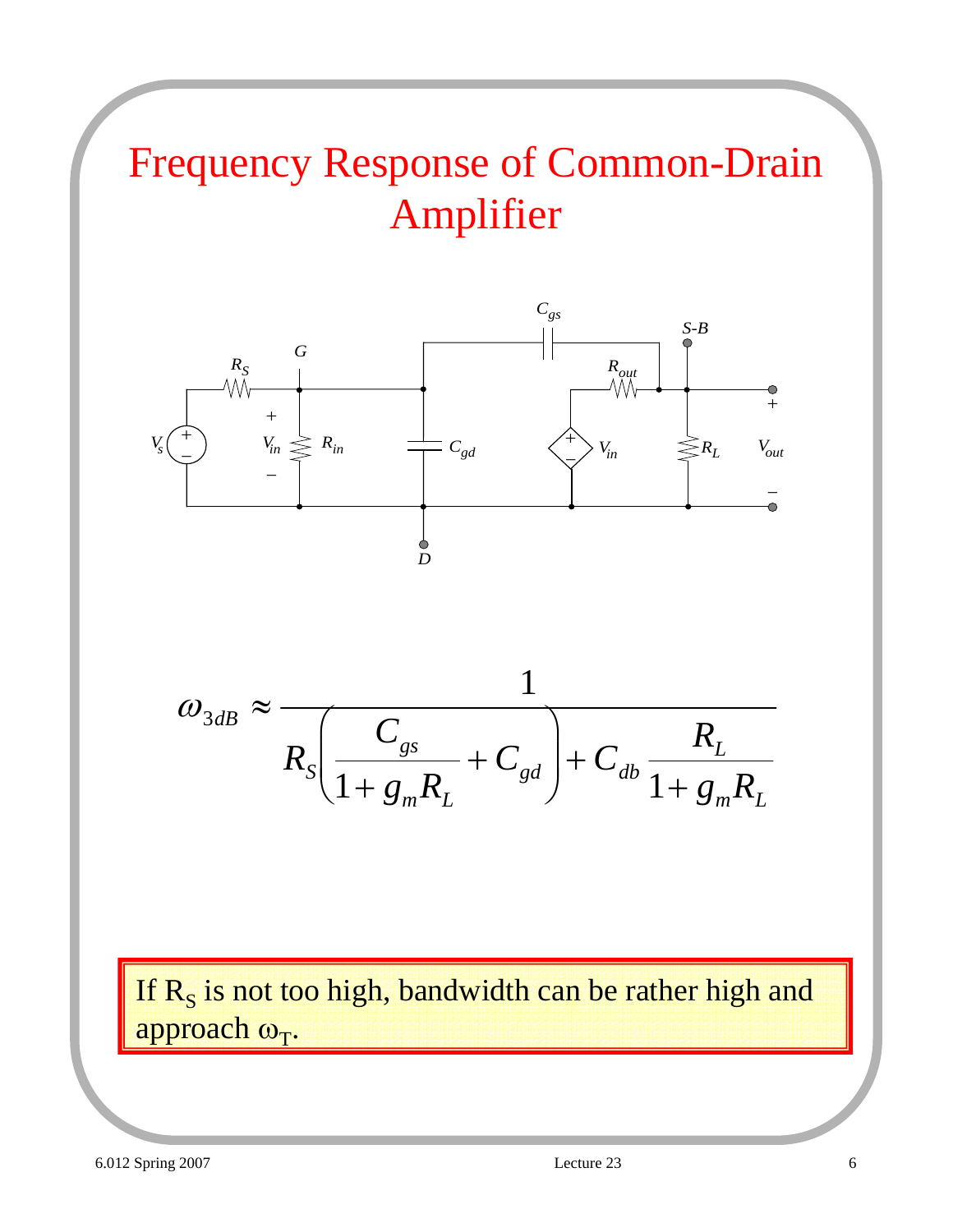# **2. Frequency Response of the Common-Gate Amplifier**



Characteristics of CG Amplifier:

- Current gain  $\approx 1$
- Low input resistance
- High output resistance
- $\Rightarrow$  Good current buffer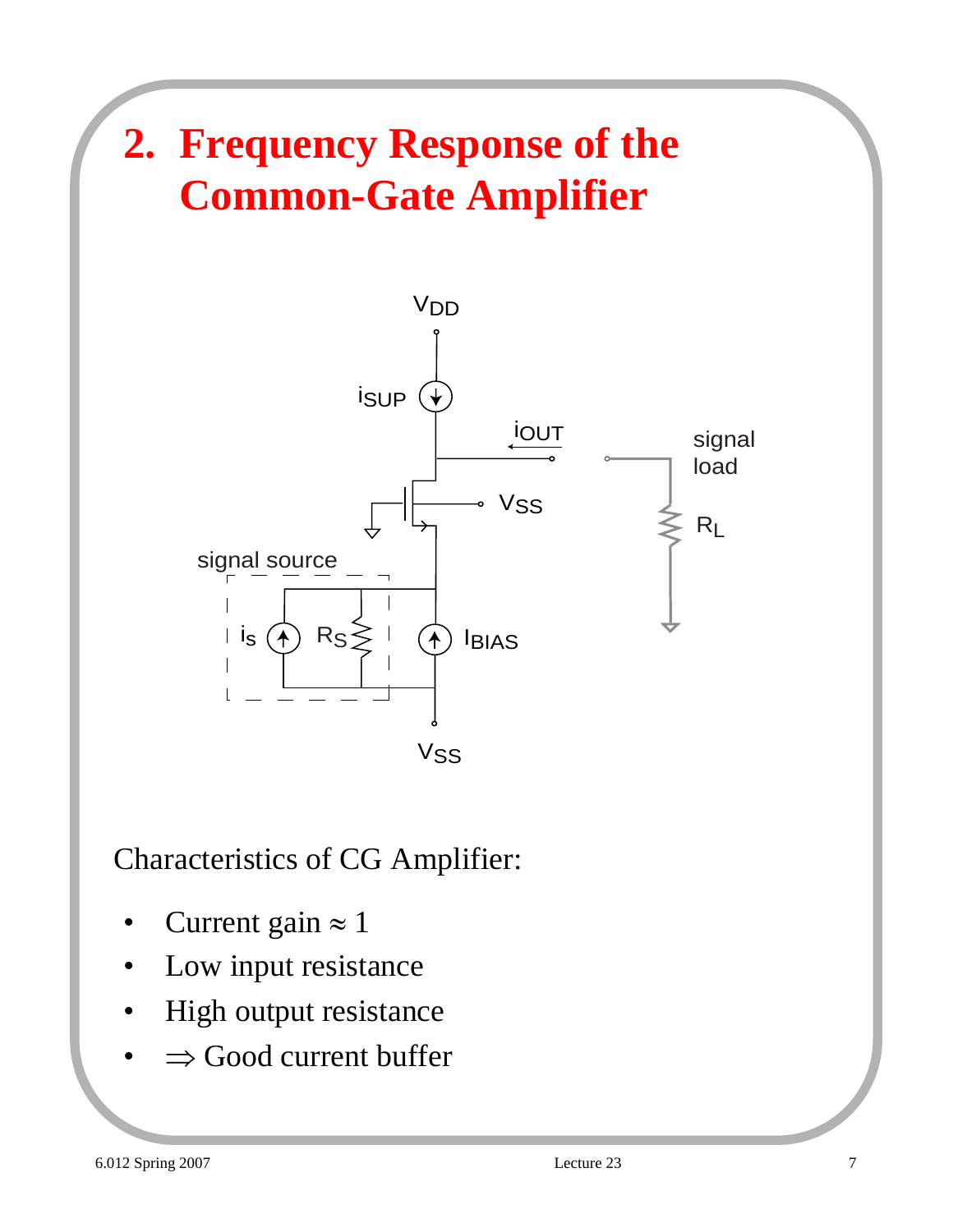# High Frequency Small Signal Model



Could use OTC to solve for bandwidth.

To estimate bandwidth it is easier to use the 2-port models.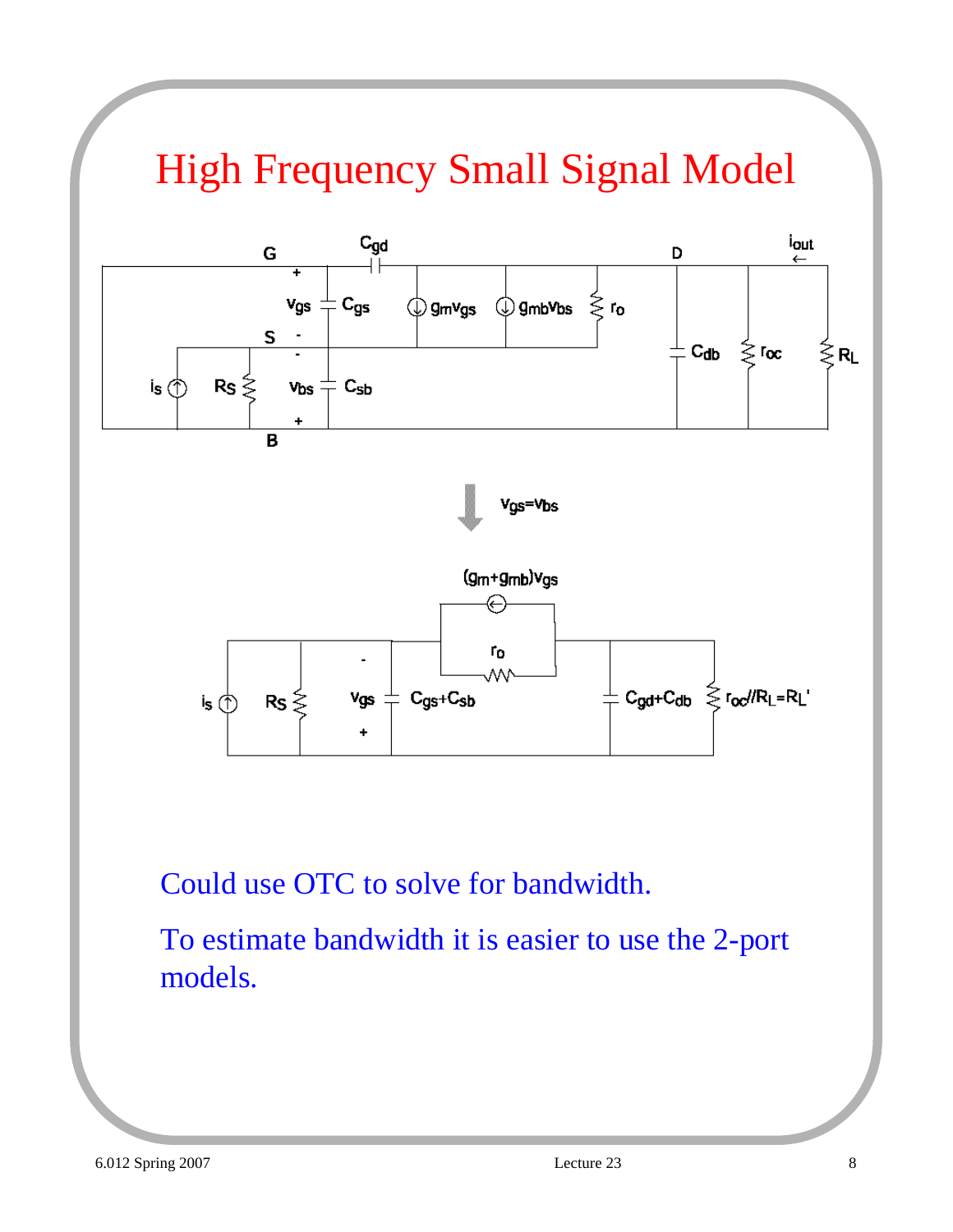### **High-frequency small-signal 2-port model Assume backgate is shorted to source**



**Low frequency transfer function:**

$$
A_{io} = \frac{i_{out}}{i_s} = \left(\frac{R_S}{R_{in} + R_S}\right)(1)\left(\frac{R_{out}}{R_L + R_{out}}\right)
$$

#### **Use OTC to find**  $ω_{3dB}$ **:**

Thevenin resistance across  $C_{gs}$ 

$$
R_{TC_{gs}} = R_S || R_{in} = R_S || (1/g_m)
$$

Thevenin resistance across  $C_{gd}$ 

$$
R_{TC_{gd}} = R_{out} || R_L = ((r_o + g_m r_o R_S) || r_{oc}) || R_L
$$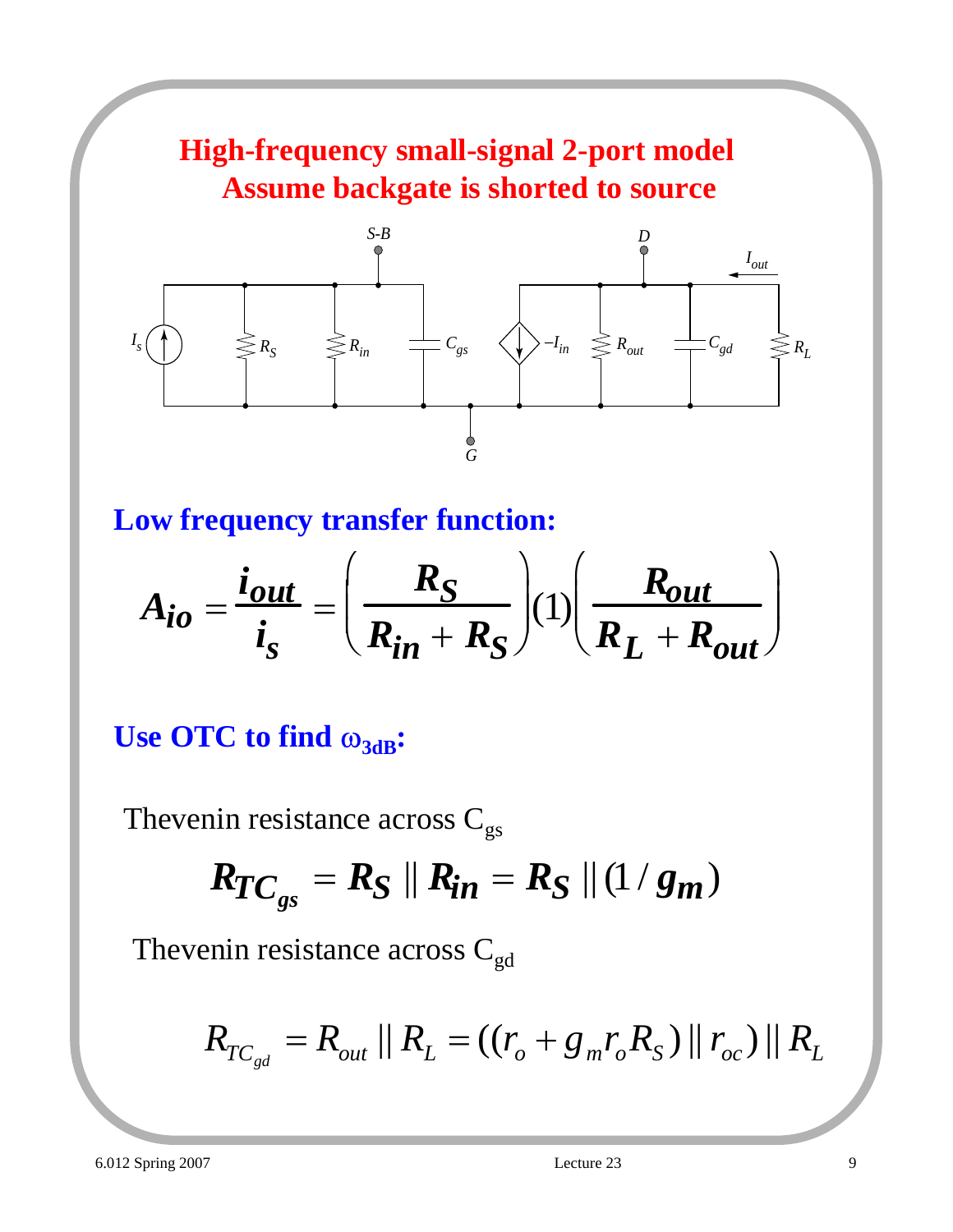**High-frequency small-signal 2-port model con't**



#### **Open circuit time constants:**

$$
\tau_{C_{gs}} = (R_S || (1/g_m))C_{gs}
$$
  

$$
\tau_{C_{gd}} = (((r_o + g_m r_o R_S) || r_{oc})) || R_L)C_{gd}
$$

 $\overline{\phantom{a}}$ **Summing the open circuit time constants:**

$$
\omega_{3dB} = 1/[(R_{S} || (1/g_{m}))C_{gs}
$$
  
+ $((r_{o} + g_{m}r_{o}R_{S}) || r_{oc}) || R_{L})C_{gd}]$ 

If  $R_L$  is not too high, bandwidth can be rather high and approach  $\omega_T$ .

6.012 Spring 2007 Lecture 23 10

 $\overline{a}$